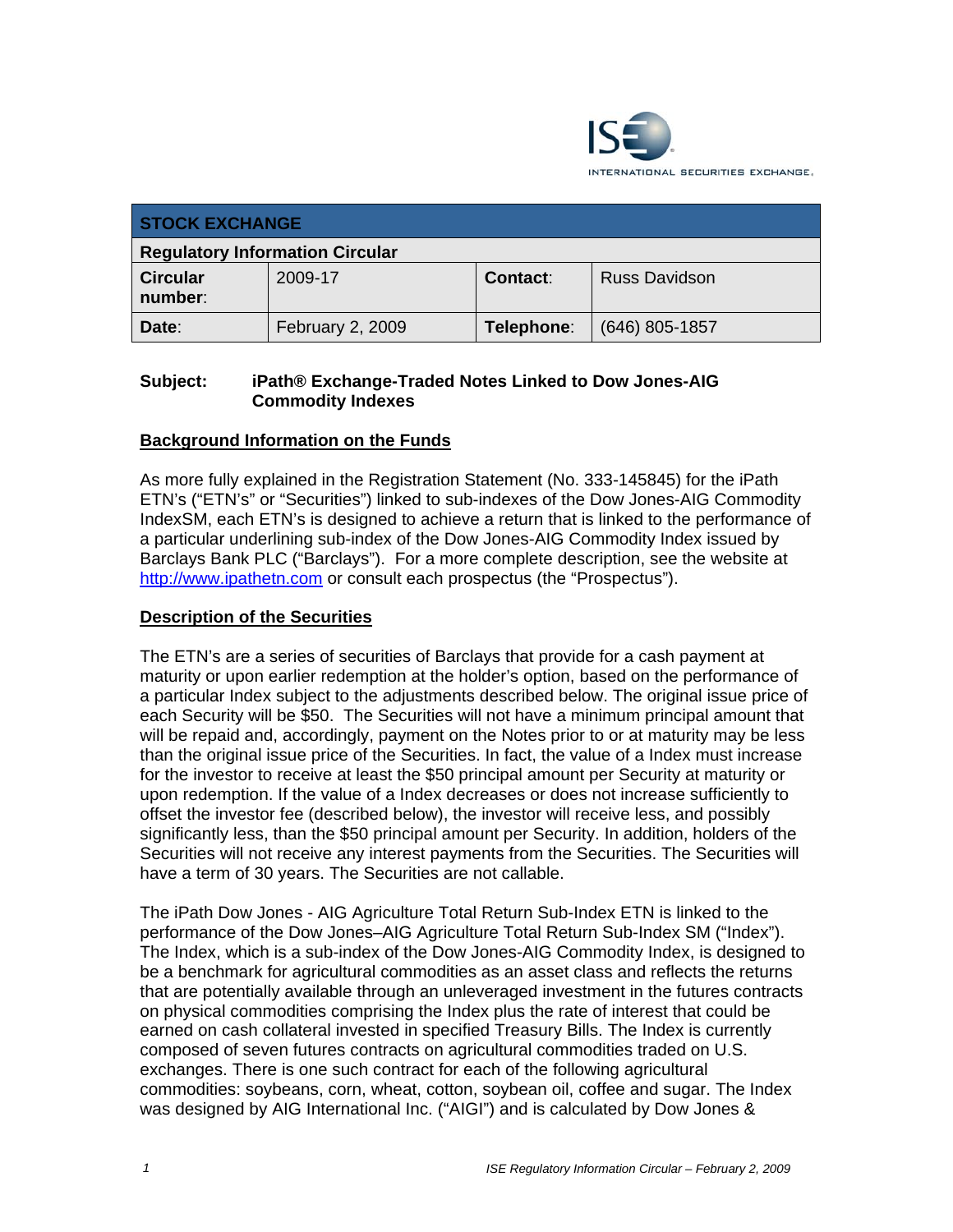Company, Inc. ("Dow Jones") in conjunction with AIG Financial Products Corp. ("AIG FP").

## **Payment at Maturity**

If you hold your Securities to maturity, you will receive a cash payment at maturity that is linked to the percentage change in the value of the Index between the inception date and the final valuation date. Your cash payment at maturity will be equal to (1) the principal amount of your Securities *times* (2) the index factor on the final valuation date *minus* (3) the investor fee on the final valuation date.

The index factor on the final valuation date will be equal to the final index level *divided by* the initial index level. The initial index level is the closing value of the Index on the inception date and the final index level is the closing value of the Index on the final valuation date.

The investor fee on the final valuation date will be equal to 0.75% per year *times* the principal amount of your Securities *times* the index factor, calculated on a daily basis in the following manner: The investor fee on the inception date will equal zero. On each subsequent calendar day until maturity or early redemption, the investor fee will increase by an amount equal to (1) 0.75% *times* (2) the principal amount of your Securities *times*  (3) the index factor on that day (or, if such day is not a trading day, the index factor on the immediately preceding trading day) *divided by* (4) 365.

## **Payment Upon Redemption**

Prior to maturity, you may, subject to certain restrictions, choose to redeem your Securities on any redemption date during the term of the Securities. If you redeem your Securities on a particular redemption date, you will receive a cash payment on such date in an amount equal to the daily redemption value, which is (1) the principal amount of your Securities *times* (2) the index factor on the relevant valuation date *minus* (3) the investor fee on the relevant valuation date. You must redeem at least 50,000 Securities at one time in order to exercise your right to redeem your Securities on any redemption date. Barclays may from time to time in our sole discretion reduce, in part or in whole, the minimum redemption amount of 50,000 Securities. Any such reduction will be applied on a consistent basis for all holders of Securities at the time the reduction becomes effective.

The index factor on the relevant valuation date is the closing value of the Index on that day *divided by* the initial index level. The initial index level is the closing value of the Index on the inception date.

The investor fee on any valuation date will be equal to 0.75% per year *times* the principal amount of your Securities *times* the index factor, calculated on a daily basis in the following manner: The investor fee on the inception date will equal zero. On each subsequent calendar day until maturity or early redemption, the investor fee will increase by an amount equal to (1) 0.75% *times* (2) the principal amount of your Securities *times*  (3) the index factor on that day (or, if such day is not a trading day, the index factor on the immediately preceding trading day) *divided by* (4) 365.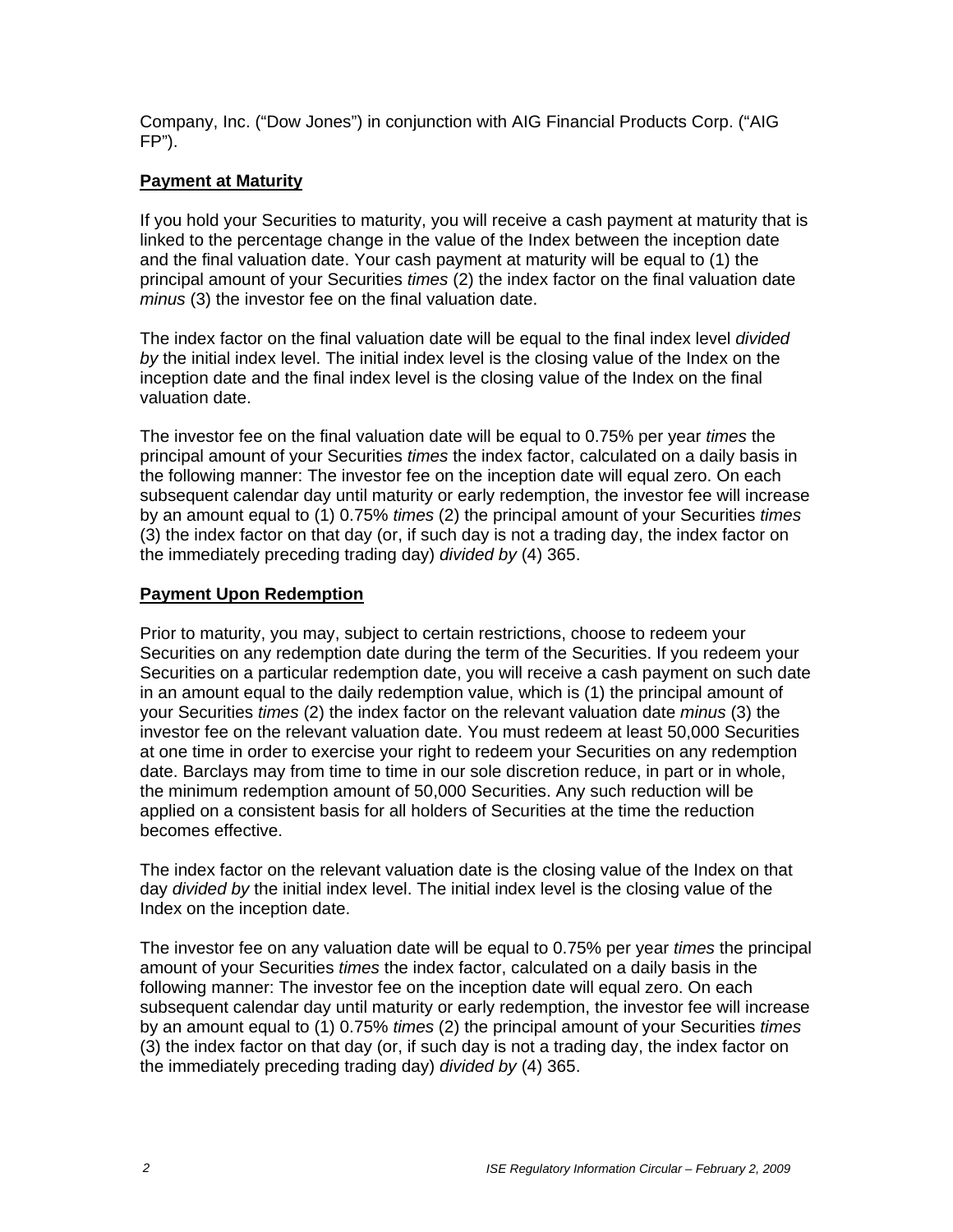A valuation date is each business day from October 24, 2007 to October 15, 2037 inclusive (subject to the occurrence of a market disruption event), or, if such date is not a trading day, the next succeeding trading day, not to exceed five business days. Barclays refers to Thursday, October 15, 2037 as the "final valuation date".

A redemption date is the third business day following a valuation date (other than the final valuation date). The final redemption date will be the third business day following the valuation date that is immediately prior to the final valuation date.

### **Redemption Procedures**

To redeem your Securities, you must instruct your broker or other person with whom you hold your Securities to take the following steps:

- Deliver a notice of redemption to Barclays via email by no later than 4:00 p.m., New York City time, on the business day prior to the applicable valuation date. If Barclays receives your notice by the time specified in the preceding sentence, Barclays will respond by sending you a form of confirmation of redemption;
- Deliver the signed confirmation of redemption to us via facsimile in the specified form by 5:00 p.m., New York City time, on the same day. Barclays or its affiliate must acknowledge receipt in order for your confirmation to be effective;
- Instruct your DTC custodian to book a delivery vs. payment trade with respect to your Securities on the valuation date at a price equal to the applicable daily redemption value, facing Barclays Capital DTC 5101; and
- Cause your DTC custodian to deliver the trade as booked for settlement via DTC at or prior to 10:00 a.m., New York City time, on the applicable redemption date (the third business day following the valuation date).

## **Market Disruption Event**

Any of the following will be a market disruption event:

- A material limitation, suspension or disruption in the trading of any index component(s) which results in a failure to disseminate or calculate a daily futures contract reference price;
- The daily contract reference price for the index component(s) is a "limit price", which means that the daily contract reference price for such contract has increased or decreased from the previous day's daily contract reference price by the maximum amount permitted under the applicable rules or procedures of the relevant trading facility;
- Failure by AIG-FP and Dow Jones to publish the closing value of the index or of the applicable trading facility or other price source to announce or publish the daily contract reference price for the index component(s); or
- Any other event, if the calculation agent determines in its sole discretion that the event materially interferes with our ability or the ability of any of Barclays or its affiliates to unwind all or a material portion of a hedge with respect to the Securities that Barclays or its affiliates have effected or may effect as described below under "Use of Proceeds and Hedging" in the Prospectus.

## **Indicative Value**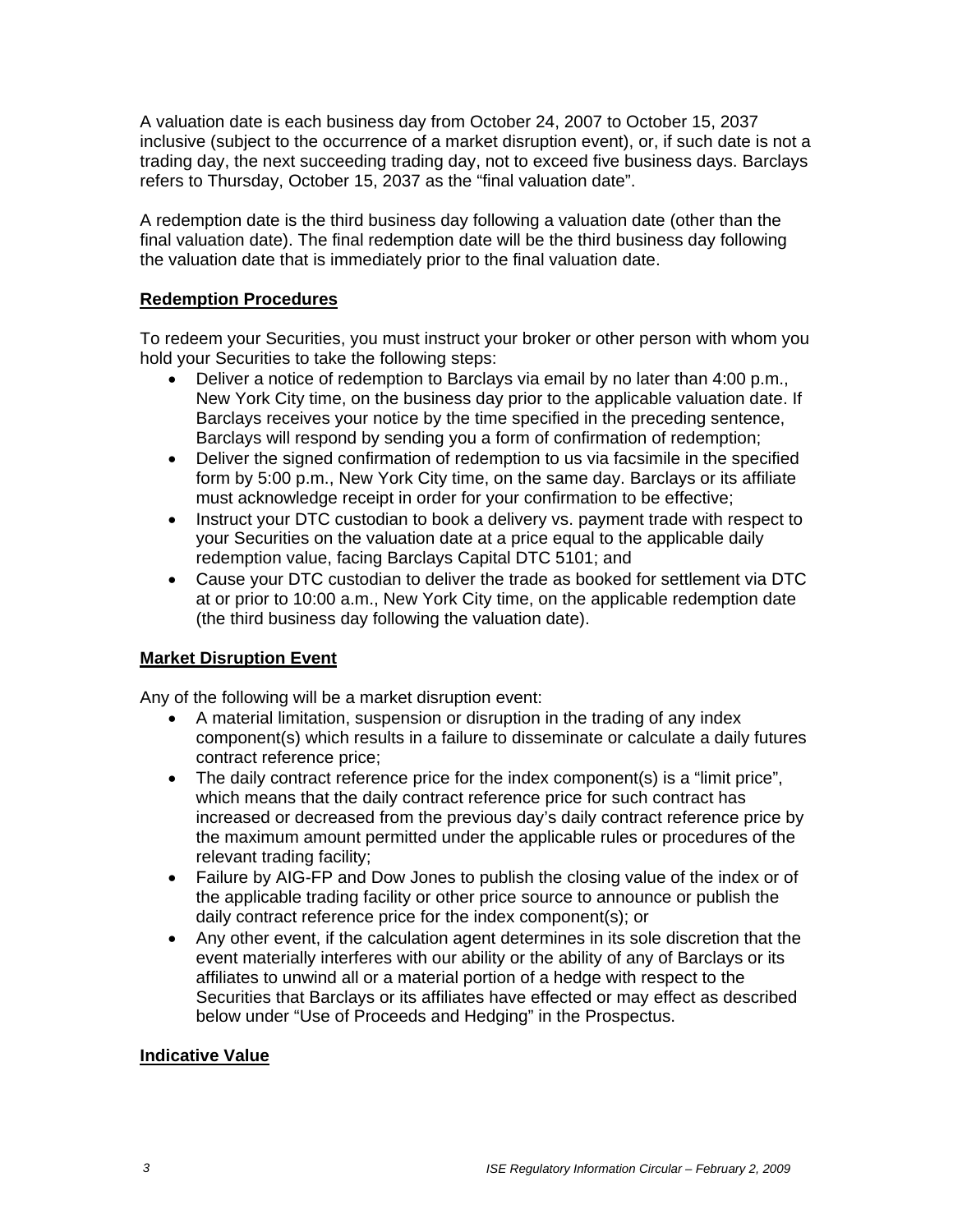The "Indicative Value" is designed to approximate the intrinsic economic value of the Securities on a real-time basis. An Indicative Value for the Securities will be calculated and published by Bloomberg L.P. via the facilities of the Consolidated Tape Association under the ticker symbols JJA.IV (Agriculture), JJC.IV (Copper), JJE.IV (Energy), JJG.IV (Grains), JJM.IV (Metals), COW.IV (Livestock), GAZ.IV (Natural Gas) and JJN.IV (Nickel). For purposes of calculating the intraday indicative values, Bloomberg L.P. or a successor will use appropriate market data (for example, an average of live exchange rate from major financial institutions and market participants) available during the day to approximate the Indexes. The actual trading price of the Securities may vary significantly from their Indicative Value. In connection with the Securities, the term "Indicative Value" refers to the value at any time determined based on the following equation:

Indicative Value = Principal Amount per Security X (Current Index Level / Initial Index Level) - Current Investor Fee

where:

Principal Amount per Security = \$50;

Current Index Level = The most recent published level of the Index as reported by the AIG-FP;

Initial Index Level = The level of Index on the inception date; and

Current Fee Factor = The most recent daily calculation of the investor fee with respect to your Securities, determined as described in this pricing supplement (which, during any trading day, will be the investor fee determined on the preceding calendar day).

#### **Investment Risks**

The Securities are unsecured promises of Barclays and are not secured debt. The Securities are riskier than ordinary unsecured debt securities. As stated in the Prospectuses, an investment in the Securities includes but is not limited to the following risks (See each ETN Prospectus for additional risk factors):

- Even if the value of the index at maturity or upon redemption exceeds the initial index level, you may receive less than the principal amount of your securities;
- You will not benefit from any increase in the value of the index if such increase is not reflected in the value of the index on the applicable valuation date;
- There are restrictions on the minimum number of securities you may redeem and on the dates on which you may redeem them;
- The market value of the Securities may be influenced by many unpredictable factors, including volatile prices;
- Suspension or disruptions of market trading in commodities and related futures may adversely affect the value of your Securities;
- Future prices of the index component that are different relative to their current prices may result in a reduced amount payable at maturity or upon redemption;
- Historical values of the index or the index component(s) should not be taken as an indication of the future performance of the index during the term of the Securities:
- Commodity prices may change unpredictably, affecting the value of the index and the value of your Securities in unforeseeable ways;
- The index component(s) may be subject to certain unique risks as a result of its concentration in a particular sector;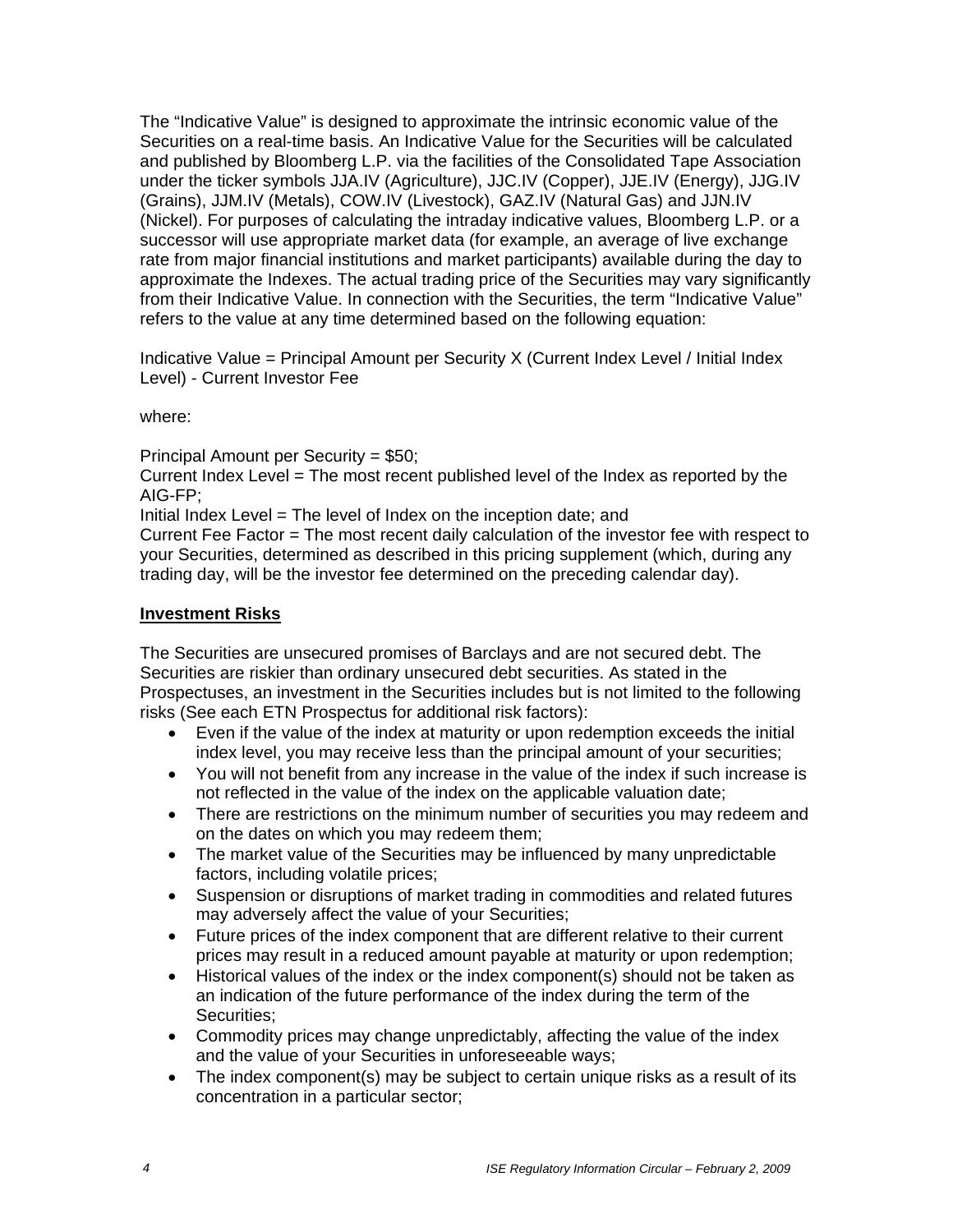- Concentration risks associated with the index may adversely affect the value of the
- Securities;
- Changes in the treasury bill rate of interest may affect the value of the index and your Securities;
- Changes in Barclays credit ratings may affect the market value of your Securities;
- You will not receive interest payments on the Securities or have rights in the index component(s);
- Trading and other transactions by Barclays or its affiliates in instruments linked to the index or the index component(s) may impair the market value of the Securities;
- The liquidity of the market for the Securities may vary materially over time;
- Barclay's business activities may create conflicts of interest;
- The index may in the future include contracts that are not traded on regulated futures exchanges;
- If a market disruption event has occurred or exists on a valuation date, the calculation agent can postpone the determination of the value of the index or the maturity date or a redemption date;
- AIG-FP may be required to replace a designated contract if the existing futures contract is terminated or replaced.

## **Exchange Rules Applicable to Trading in the Shares**

The Shares are considered equity securities, thus rendering trading in the Shares subject to the Exchange's existing rules governing the trading of equity securities.

## **Trading Hours**

Trading in the shares on ISE is on a UTP basis and is subject to ISE equity trading rules. The shares will trade from 8:00 a.m. until 8:00 p.m. Eastern Time. Equity EAMs trading the shares during the Extended Market Sessions are exposed to the risk of the lack of the calculation or dissemination of underlying index value or intraday indicative value ("IIV"). For certain derivative securities products, an updated underlying index value or IIV may not be calculated or publicly disseminated in the Extended Market hours. Since the underlying index value and IIV are not calculated or widely disseminated during Extended Market hours, an investor who is unable to calculate implied values for certain derivative securities products during Extended Market hours may be at a disadvantage to market professionals.

#### **Trading Halts**

ISE will halt trading in the Shares of a Trust in accordance with ISE Rule 2101(a)(2)(iii). The grounds for a halt under this Rule include a halt by the primary market because it stops trading the Shares and/or a halt because dissemination of the IIV or applicable currency spot price has ceased, or a halt for other regulatory reasons. In addition, ISE will stop trading the Shares of a Trust if the primary market de-lists the Shares.

#### **Delivery of a Prospectus**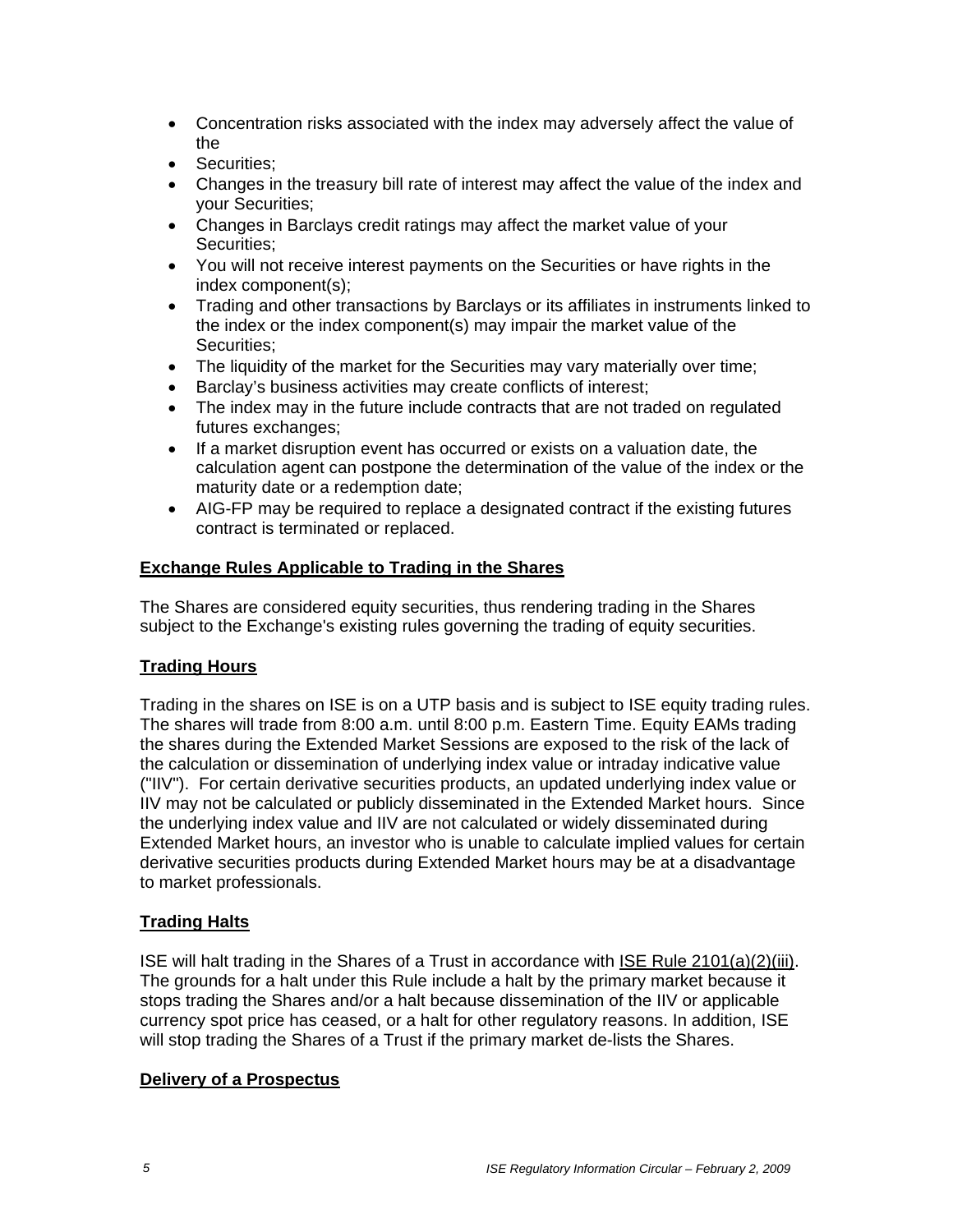Pursuant to federal securities laws, investors purchasing Shares must receive a prospectus prior to or concurrently with the confirmation of a transaction. Investors purchasing Shares directly from the Fund (by delivery of the Deposit Amount) must also receive a prospectus.

Prospectuses may be obtained through the Distributor or on the Fund's website. The Prospectus does not contain all of the information set forth in the registration statement (including the exhibits to the registration statement), parts of which have been omitted in accordance with the rules and regulations of the SEC. For further information about the Fund, please refer to the Trust's registration statement.

**This Regulatory Information Circular is not a statutory Prospectus. Equity EAMs should consult the Trust's Registration Statement, SAI, Prospectus and the Fund's website for relevant information.**